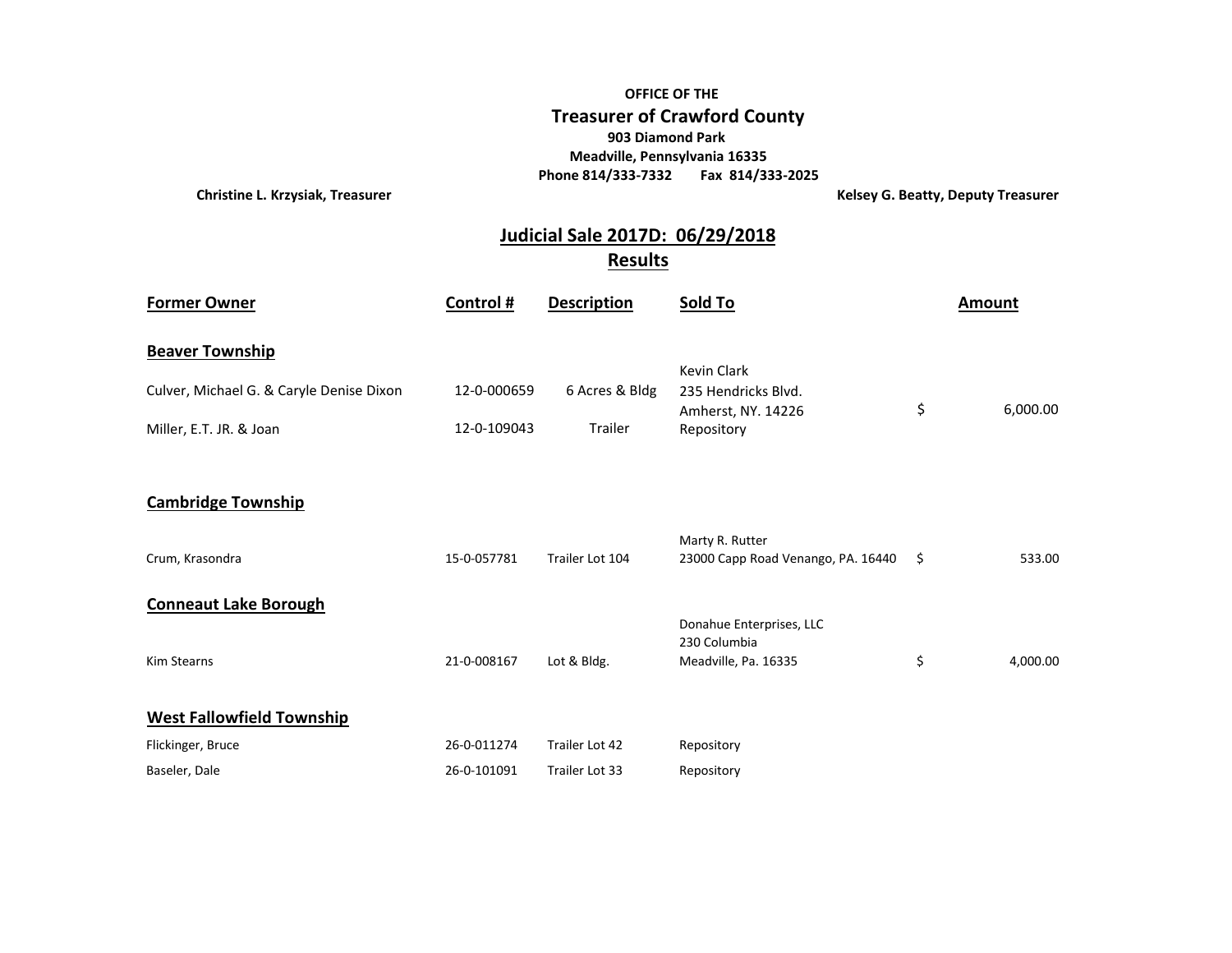| <b>Hayfield Township</b>                    |                            |                                   |                                                          |     |           |
|---------------------------------------------|----------------------------|-----------------------------------|----------------------------------------------------------|-----|-----------|
| Worley, Donna                               | 28-0-108316                | Trailer                           | Repository                                               |     |           |
| Beatty, Kaitlynn                            | 28-0-013878                | Trailer Lot 10                    | Repository                                               |     |           |
| <b>East Mead Township</b>                   |                            |                                   |                                                          |     |           |
| Fielding, Catherine                         | 31-0-110597                | Trailer Lot 12                    | Repository                                               |     |           |
| <b>West Mead Township</b>                   |                            |                                   |                                                          |     |           |
|                                             |                            |                                   | <b>Barnyard Properties, LLC</b><br>6059 Lake Pleasant    |     |           |
| Anthony & Orealia Gordon                    | 32-0-015952                | 2 Lots & Bldg                     | Erie, Pa. 16509                                          | \$  | 10,500.00 |
|                                             |                            |                                   | Dominic C. Frisina & Blanche L. Frisina<br>826 Irvin Ave |     |           |
| Nathaniel & Nola Mae Johnson                | 32-0-018045                | Lot                               | Meadville, Pa. 16335                                     | \$  | 658.69    |
| <b>Meadville Ward 1</b>                     |                            |                                   |                                                          |     |           |
| Jared Ketcham Etal                          | 33-0-019219                | Lot & Bldg                        | Marty R. Rutter<br>23000 Capp Road Venango, PA. 16440    | Ŝ.  | 1,258.99  |
| <b>Meadville Ward 3</b>                     |                            |                                   |                                                          |     |           |
| Marty Davis                                 | 35-0-022729                | Lot & Bldg                        | Marty R. Rutter<br>23000 Capp Road Venango, PA. 16440    | -\$ | 4,365.99  |
| <b>Meadville Ward 5</b>                     |                            |                                   |                                                          |     |           |
|                                             |                            |                                   | Daniel W. Johnson<br>240 Race Street                     |     |           |
| Dennis R. Miko & Edith E. Miko              | 37-0-023685                | 2 Lots                            | Meadville, Pa. 16335                                     | \$  | 729.15    |
| James P. Spontarelli & Joyce L. Spontarelli | 37-0-023603                | Lot                               | Repository                                               |     |           |
| Asbury Manor MHP, LLC                       | 37-0-023732                | Trailer Lot 402                   | Repository                                               |     |           |
| Asbury Manor MHP, LLC<br><b>Steve Barr</b>  | 37-0-023724<br>37-0-108389 | Trailer Lot 30<br>Trailer Lot 111 | Repository<br>Repository                                 |     |           |